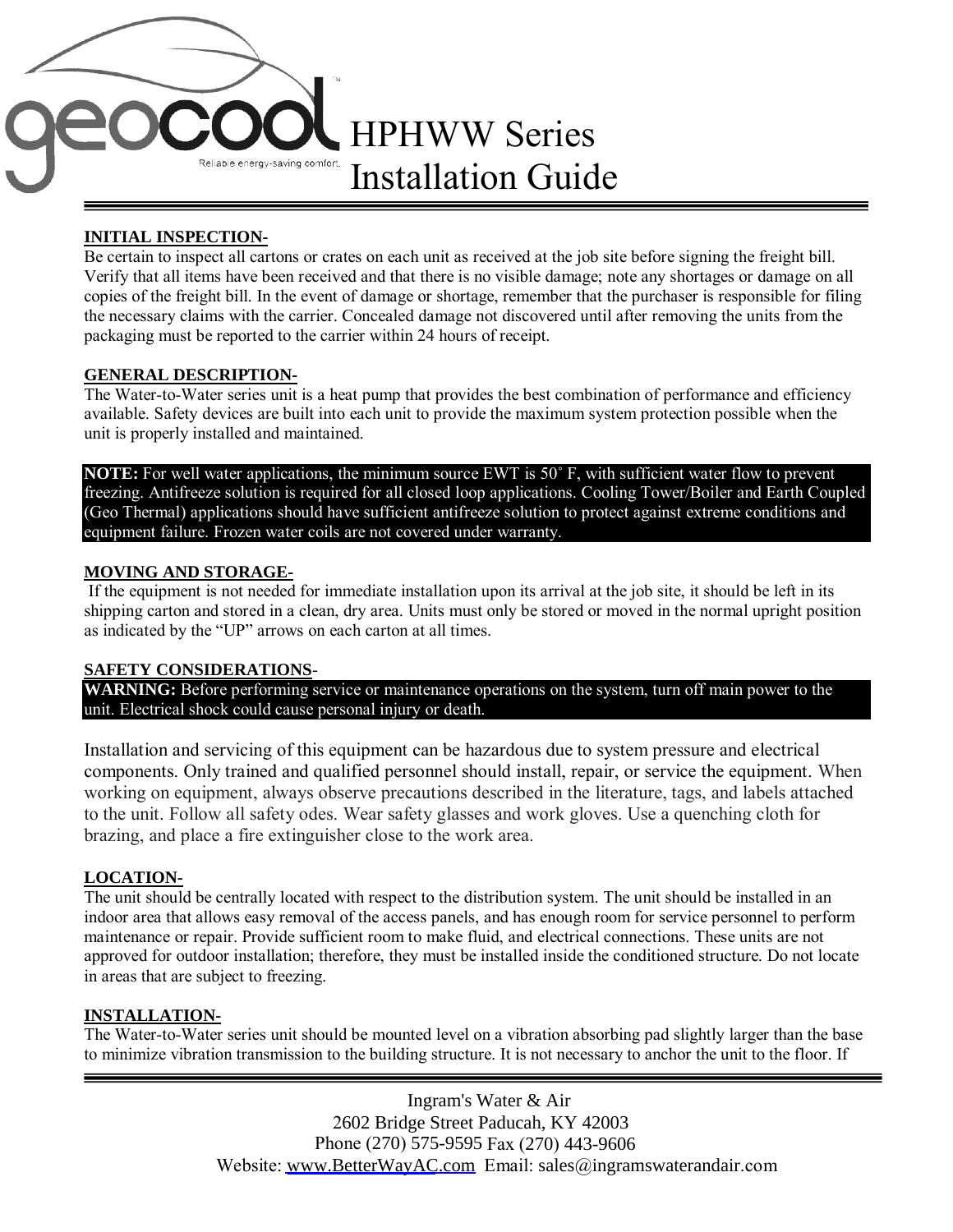

the unit is installed on a floor over a crawl space, it should not rest on long, unsupported floor joists. Vibrations may be created in the joists with the crawl space acting as an amplifier box resulting in undesirable noise. A drain pan is recommended where water released during start-up or maintenance could cause damage below the unit.

### **MINIMAL SYSTEM VOLUME-**

Recommends that the total fluid volume in the system be not less than 6 gallons per nominal ton of cooling capacity on both the load and source sides.

#### **ELECTRICAL-**



WARNING: Always disconnect power to the unit before servicing to prevent injury or death due to electrical shock.

All field wiring must comply with local and national fire, safety and electrical codes. Power to the unit must be within the operating voltage range indicated on the unit's nameplate. On three phase units, phases must be balanced within 2%.

Properly sized fuse or HACR circuit breakers must be installed for branch circuit protection. See equipment rating plate for maximum size. The unit is supplied with an opening for attaching conduit. Be certain to connect the ground lead to the ground lug in the control box. Connect the power leads as indicated on the unit wiring diagram.

#### **PIPING -**

Supply and return piping must be as large as the unit connections on the heat pump (larger on long runs). Never use flexible hoses of a smaller inside diameter than that of the water connections on the unit. The Water-to-Water series units are supplied with either a copper or optional cupro-nickel condenser. Should your well driller express concern regarding the quality of the well water available or should any known hazards exist in your area, we recommend proper testing to assure the well water quality is suitable for use with water source equipment. In conditions anticipating moderate scale formation or in brackish water a cupro-nickel heat exchanger is recommended.

#### CAUTION: Galvanized pipe or fittings are not recommended for use with these units due to the possible galvanic corrosion.

Both the supply and discharge water lines will sweat if subject to low water temperature. These lines should be insulated to prevent damage from condensation. All manual flow valves used in the system must be ball valves. Globe and gate valves must not be used due to high pressure drop and poor throttling characteristics. Never exceed the recommended water flow rates. Serious damage or erosion of the water to refrigerant heat exchanger could occur.

> Ingram's Water & Air 2602 Bridge Street Paducah, KY 42003 Phone (270) 575-9595 Fax (270) 443-9606 Website: [www.BetterWayAC.com](http://www.betterwayac.com/) Email: sales@ingramswaterandair.com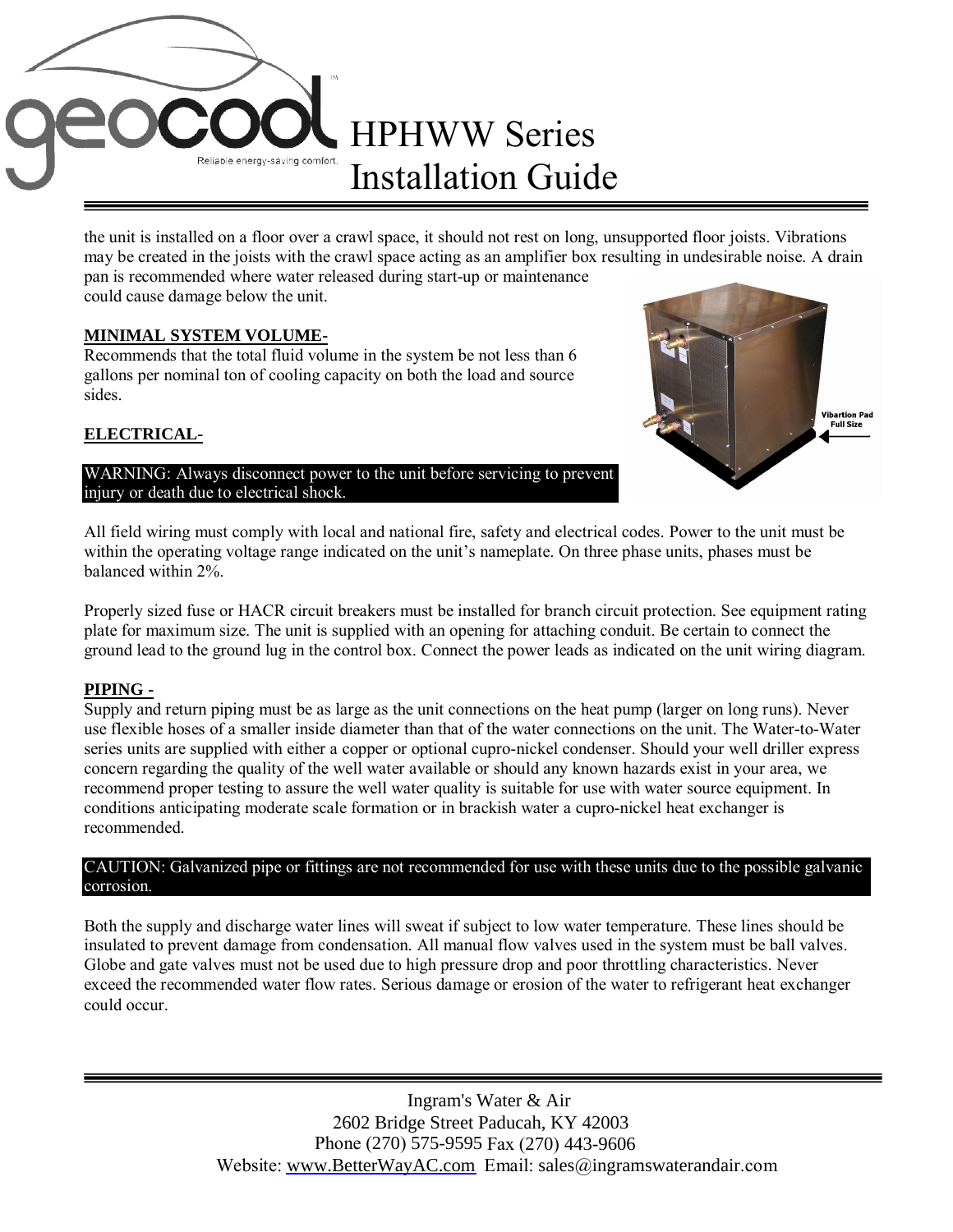# HPHWW Series Reliable energy-saving comfort Installation Guide

#### CAUTION: Improper heat exchanger fluid flow due to piping, valving or improper pump operation is hazardous to the unit and constitutes abuse which will void the heat exchanger and compressor warranty.

Always check carefully for water leaks and repair appropriately. Units are equipped with female pipe thread fittings. Consult the specification sheets for sizes. Thread sealant should be used when connecting water piping connections to the units to insure against leaks and possible heat exchanger fouling. Do not over tighten the connections. Flexible hoses should be used between the unit and the rigid system to avoid possible vibration. Ball valves should be installed in the supply and return lines for unit isolation and unit flow balancing.

# **COOLING TOWER / BOILER APPLICATION: (Figure #1)**

To assure adequate cooling and heating performance, the cooling tower and boiler fluid loop temperature should be maintained between 50° F to 100° F. In the cooling mode, heat is rejected from the unit into the condenser water loop. A cooling tower provides evaporative cooling to the loop water; thus, maintaining a constant supply temperature to the unit. When utilizing an open cooling tower, chemical water treatment is mandatory to ensure the water is free of corrosive materials. A secondary heat exchanger (plate frame between the unit and the open cooling tower) may also be used. It is imperative that all air is eliminated from the closed loop side of the heat exchanger to prevent condenser fouling.

In the heating mode, heat is absorbed from the condenser water loop to the unit. A boiler can be utilized to maintain the loop within the proper temperature range. In milder climates a "flooded tower" concept is often used. This concept involves adding make-up water to the cooling tower sump to maintain the desired loop temperature. No unit should be connected to the supply or return piping until the water system has been completely cleaned and flushed to remove any dirt, piping chips or other foreign material. Supply and return hoses should be connected together during this process to ensure the entire system is properly flushed. After the cleaning and flushing has taken place, the unit may be connected to the water loop and should have all valves wide open. Pressure/temperature ports are recommended in both the supply and return lines for system flow balancing. Water flow can be accurately set by measuring the refrigerant-to-water heat exchangers water side pressure drop. See specification sheets for water flow and pressure drop information.

# **WELL WATER SYSTEMS: (Figure #2)**

Water quantity should be plentiful, between 1.5 and 3.0 gpm per ton of cooling, and of good quality. To avoid the possibility of freezing in the heating mode, the well water should be above 50˚F. Water pressure must always be maintained in the heat exchanger by placing a water control valve on the outlet of the water-to-water unit. A bladder type expansion tank may be used to maintain pressure on the system. All solenoid valves should be slow closing to avoid water hammer. The discharge water from the water-to-water unit is not contaminated in any manner and can be disposed of in various ways depending on the local codes (i.e. discharge well, dry well, storm sewer, drain field, stream, pond, etc.) Pilot operated or slow closing valves are recommended to reduce water hammering.